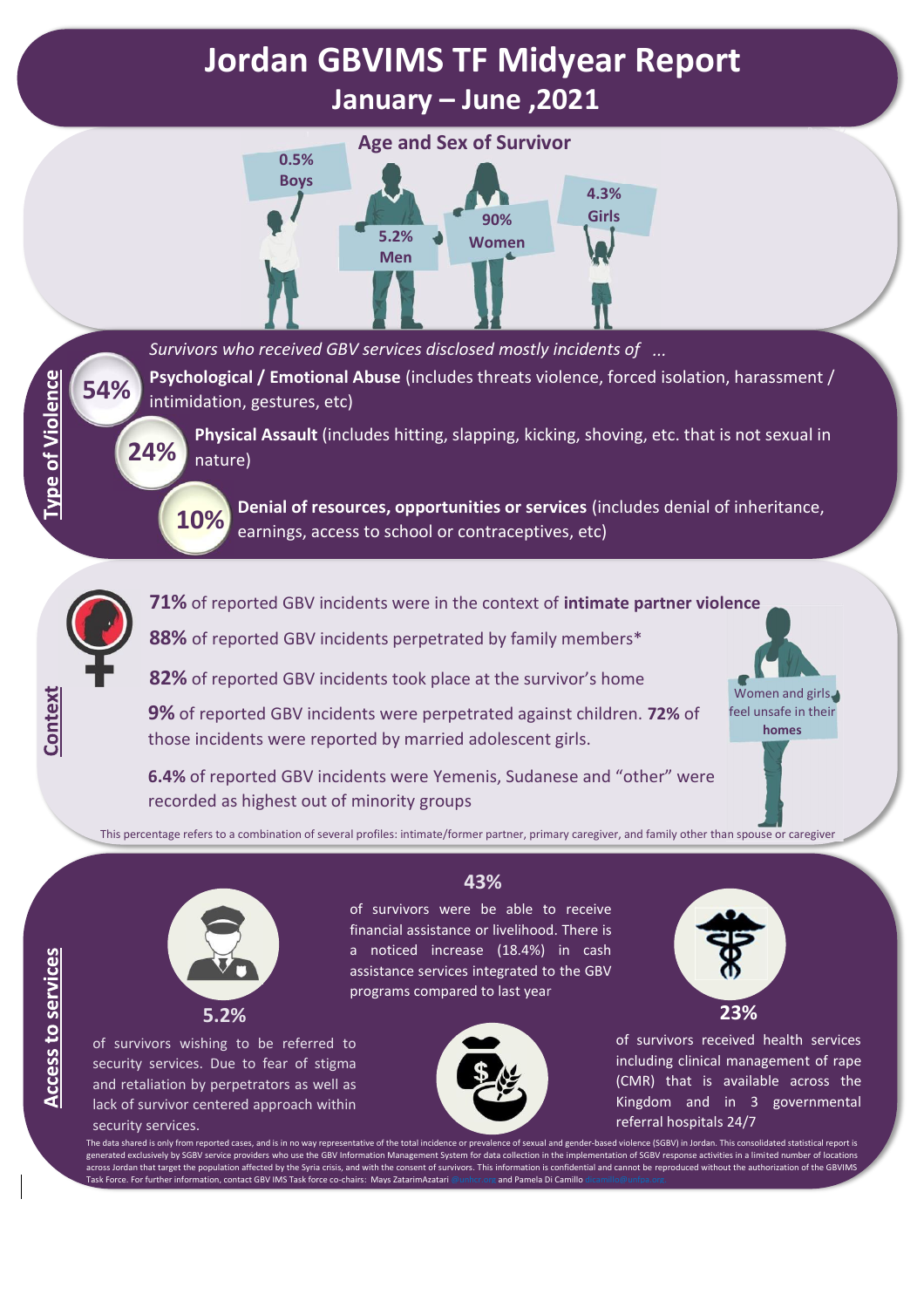## **Jordan GBVIMS TF Midyear Report January – June ,2021**

#### **Impact of COVID-19 on GBV**

One year and a half since the beginning of Covid-19 pandemic, women and girls continue to be affected by increasing risks of domestic violence and other forms of gender based violence.

In the first half of 2021, reported incidents of GBV increased by 50.9% compared to the previous year. Worsen economic situation and lack of livelihood and income generating opportunities or loss of jobs was one of the factors that exacerbates the exposure to GBV. However, the gradual reopening of service provision centers and the removal of movements restrictions facilitated survivors' access to GBV specialized services. GBV case management agencies continued providing their services remotely and in person and expanded their hotlines. Survivors' awareness about available services and how to seek support increased thanks to campaigning and outreach efforts. With re-opening of all sectors in the country, resume of work and lifting of home quarantine, women re-gained space to seek help and get the needed support without worrying about being heard by the perpetrators or having limitation to reach services.

#### **Sexual abuse:**

Reporting of sexual abuse incidents increased by 51.5% in comparison to data collected in the same period last year. Sexual abuse was committed in the context of sexual exploitation by landlords and workers in different sectors, taking advantage of survivors needs to meet basic needs for their families. Few instances of online sexual harassment and blackmailing perpetrated by impersonators- some pretending to work for humanitarian aid agencies- has been reported. Moreover, shifting school to online modality, limitation of accessing child friendly spaces and lack of children's activities to fill children's free time meant more time spent on internet and social media, which led eventually to increase exposure to online sexual harassment against children.

Incidents of sexual violence have also been reported in workplaces. Mainly in the context of informal work in the agriculture sector, and child labor.

According to GBV IMS, case management agencies recorded GBV incidents in the context of harmful practices, 20% of those incidents were so called "honor-related violence" (honor violence and threats of honor violence) due to survivors' exposure to sexual abuse, going against social norms, defamation as well as considerations related to gender identity. Notably since the beginning of 2021 until the end of June, Jordan witnessed 12 domestic murders committed, taking the lives of 13 females (SOURCE: SIGI-Jo <https://www.sigi-jordan.org/?p=11184>).

Page 2/2